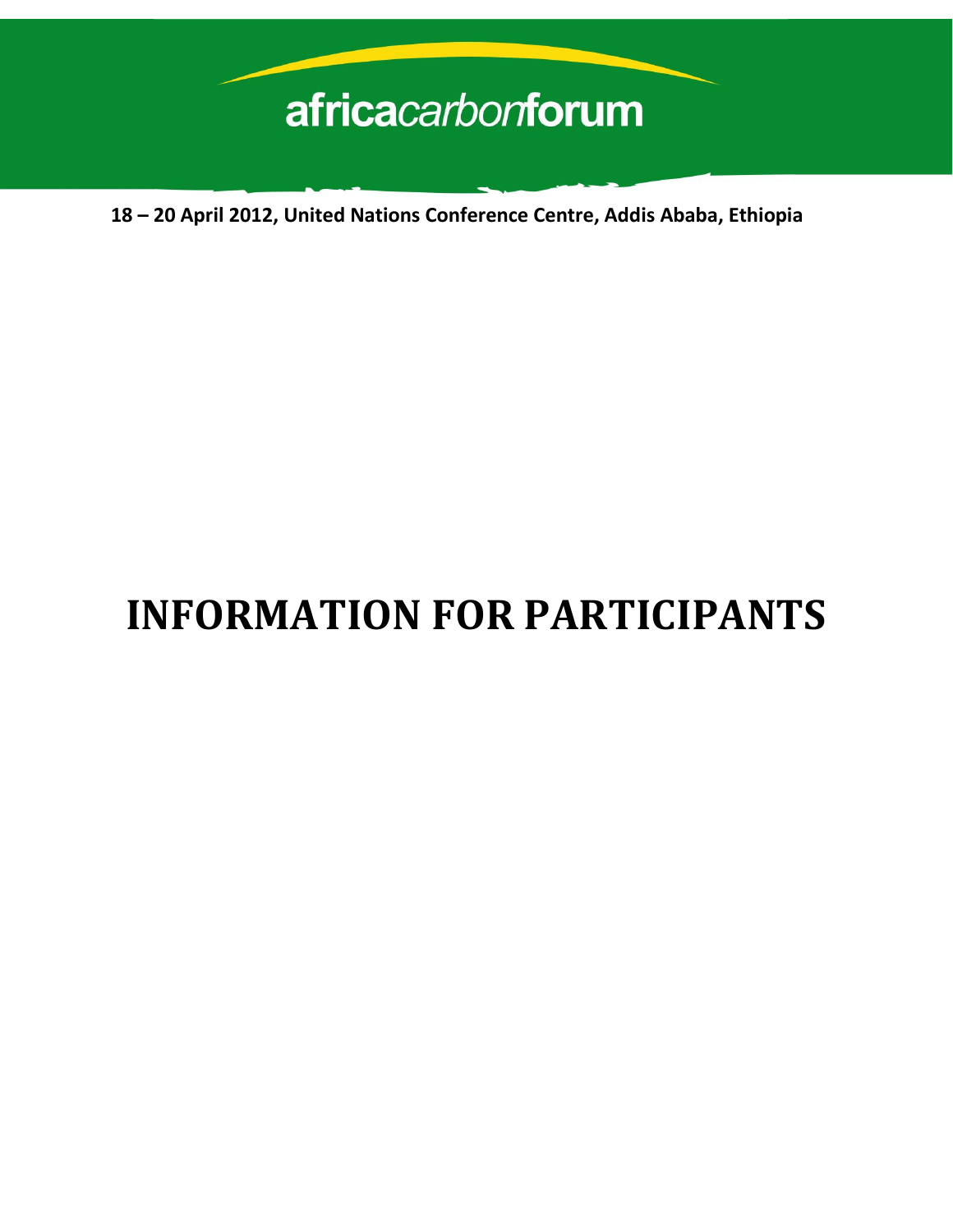Welcome to Addis-Ababa, Ethiopia and the upcoming Fourth Africa Carbon Forum which will take place from 18 – 20 April, 2012 at the United Nations Conference Centre (UNCC).

It is important to take note of the following information, which will further assist you in the planning and logistics for your travel to Addis Ababa, Ethiopia.

#### **IMMIGRATION REQUIREMENTS**

All visitors and delegates travelling to Ethiopia (except for Kenyan and Djiboutian nationals) are required to obtain an entry visa. **It is generally preferable, and more convenient for you, to contact and obtain the visa from the Ethiopian diplomatic mission in your country prior to departing, unless there is no Ethiopian diplomatic mission in your country.**

The Government of Ethiopia also requires that visitors/conference delegates from countries with Ethiopian Diplomatic Missions secure their visas from those missions. **These travellers include holders of diplomatic and service/official passports as well as the United Nations Laissez-Passer (LP).** 

Nationals of Argentina, Austria, Belgium, Brazil, Canada, China, Denmark, Finland, France, Germany, Greece, Ireland, Israel, Italy, Japan, Republic of Korea, Kuwait, Luxembourg, Mexico, Netherlands, New Zealand, Norway, Poland, Portugal, Russian Federation, South Africa, Spain, Sweden, Switzerland, Taiwan, United Kingdom and United States are now allowed to receive their tourist visas on arrival in Ethiopia at the regular charge.

Please note that an Ethiopian visa costs from **USD 20.00 per person** and payment must be made in **US Dollars** at the time of visa issue. Holders of Diplomatic and Service/Official passports as well as United Nations LPs will receive visas free of charge.

Bank receipts for money changed must be kept securely as they may be requested upon departure.

The airport tax on departure from Bole International Airport is **USD20.00** and is payable in cash **US dollars.**

#### **HEALTH REQUIREMENTS**

Visitors to Ethiopia should be in possession of a **valid yellow fever health certificate**. Vaccination against cholera is also required for any person who has **visited or transited a cholera- infected area within six days** prior to arrival in the country.

Addis Ababa, lying between 2200-2500 metres above sea level, is the third highest capital in the world and new visitors may experience discomfort until they adjust to the altitude – symptoms can include headaches, shortness of breath, fatigue and insomnia.

Malaria: lower lying areas of Addis Ababa (around 2000 meters) are now said to be potentially malarial, but essentially the city is malaria free, although non-malarial mosquitoes can be nuisance in some areas at night.

24-hour medical service is provided at the United Nations Health Centre (UNHC) located on the ground floor of the United Nations Conference Centre (UNCC) on a cash basis (both consultations fees and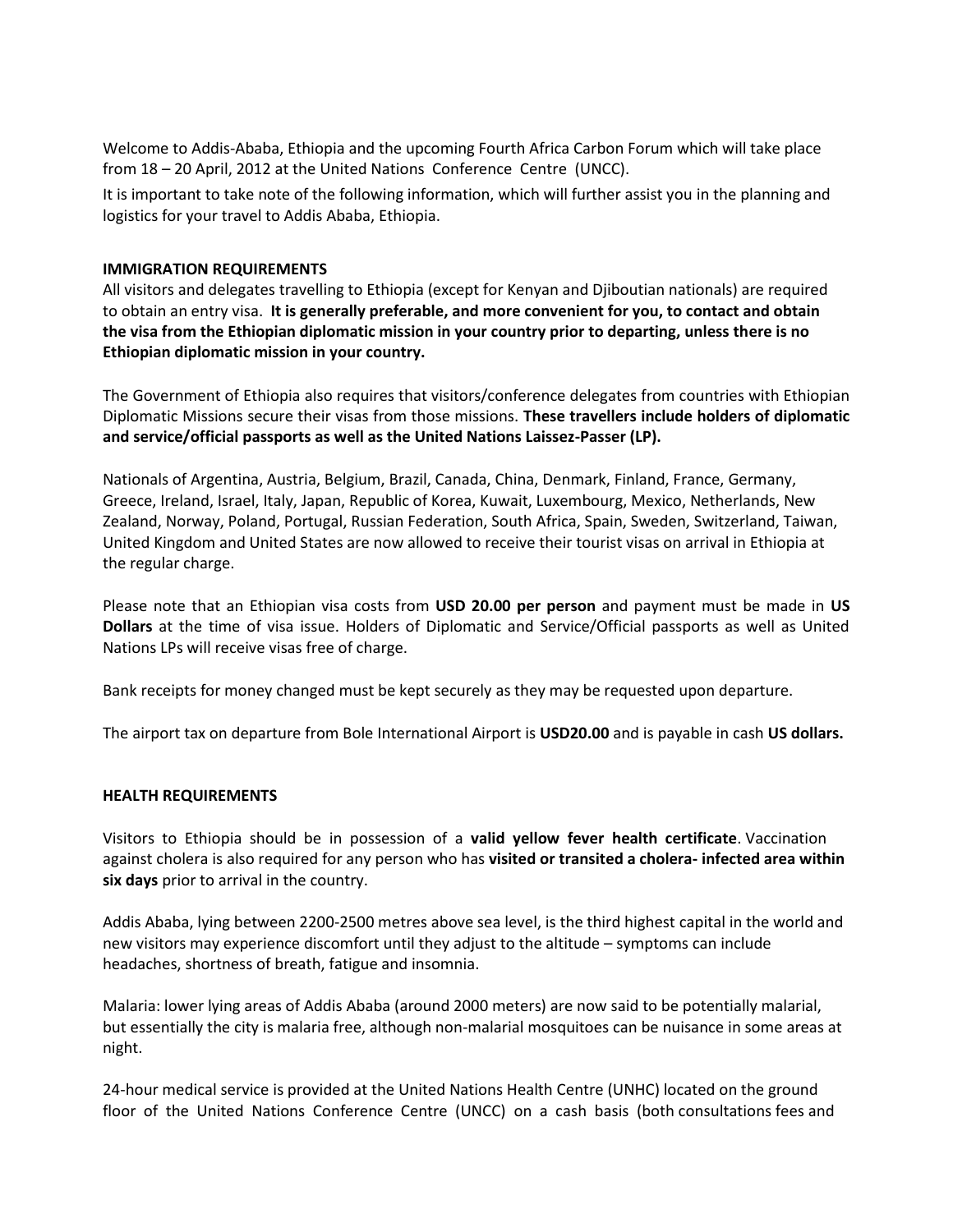purchase of medication will be paid for). Those delegates who are covered under different insurance companies will be given receipts to enable them process and claim the cost of treatment where necessary. Note that most medications at UNHCC are not sold over the counter and so may require that a physician reviews the situation and make a prescription for them to be issued by the pharmacy.

In case of a medical emergency, please contact: Dr.Grace Fombad **OIC - United Nations Health Care Centre Telephone: + 251 - 115 - 51 58 28 or 51 72 00 ext. 88888 or 448888 UNECA Ambulance Telephone: + 251 - 115 - 51 42 02 or 51 58 28.**

# **AIRLINE RESERVATIONS**

A number of International Airlines operate to and from Addis Ababa. It is required that participants secure their return/onward air passage prior to their arrival in Addis Ababa. There are two travel agencies - **Gashem Travel** – **Airlink Travel** on-site at UNECA to assist with the re-confirmation of tickets and to provide participants with travel and tour related information. The agencies at UNECA are reachable at the following telephone numbers:

**Gashem Travel** Tel:+251 115 44 30 51/44 30 52/46 84 85 or 251 0911 25 04 68 (mobile); **Airlink Travel Tel:** +251 11 5 44 4333/ 444334/ 444336.

Apart from the travel agency, Ethiopian Airlines and Kenya Airways also have offices in the UNECA compound.

# **HOTEL ACCOMMODATION**

Participants are responsible for making their own accommodation arrangement and the following hotels listed below have been recommended due to their proximity to the venue. **For additional accommodation options and hotel reservation:**

**<http://www.ethiopiahotelguide.com/>**

# **List of Selected Hotels**

Please not that all prices shown are indicative only and subject to change.

| No. | Hotel                                                | Type of Rooms         | Approx. Rate |
|-----|------------------------------------------------------|-----------------------|--------------|
| 1   | CENTRAL SHOA HOTEL Tel: (251-11)6 61 14 54           | Single Rooms          | US\$ 35.00   |
|     | Tel: (251-11)6 61 50 01                              | Double Rooms          | US\$ 45.00   |
|     | http://www.ethiopiahotelguide.com/Central Shoa Hotel |                       |              |
| 2   | <b>GHION HOTEL</b>                                   | <b>Standard Rooms</b> | US\$ 75.00   |
|     | Tel: (251-11)5 51 32 22                              | Double Rooms          | US\$ 81.00   |
|     | http://www.ghionhotel.com.et/                        |                       |              |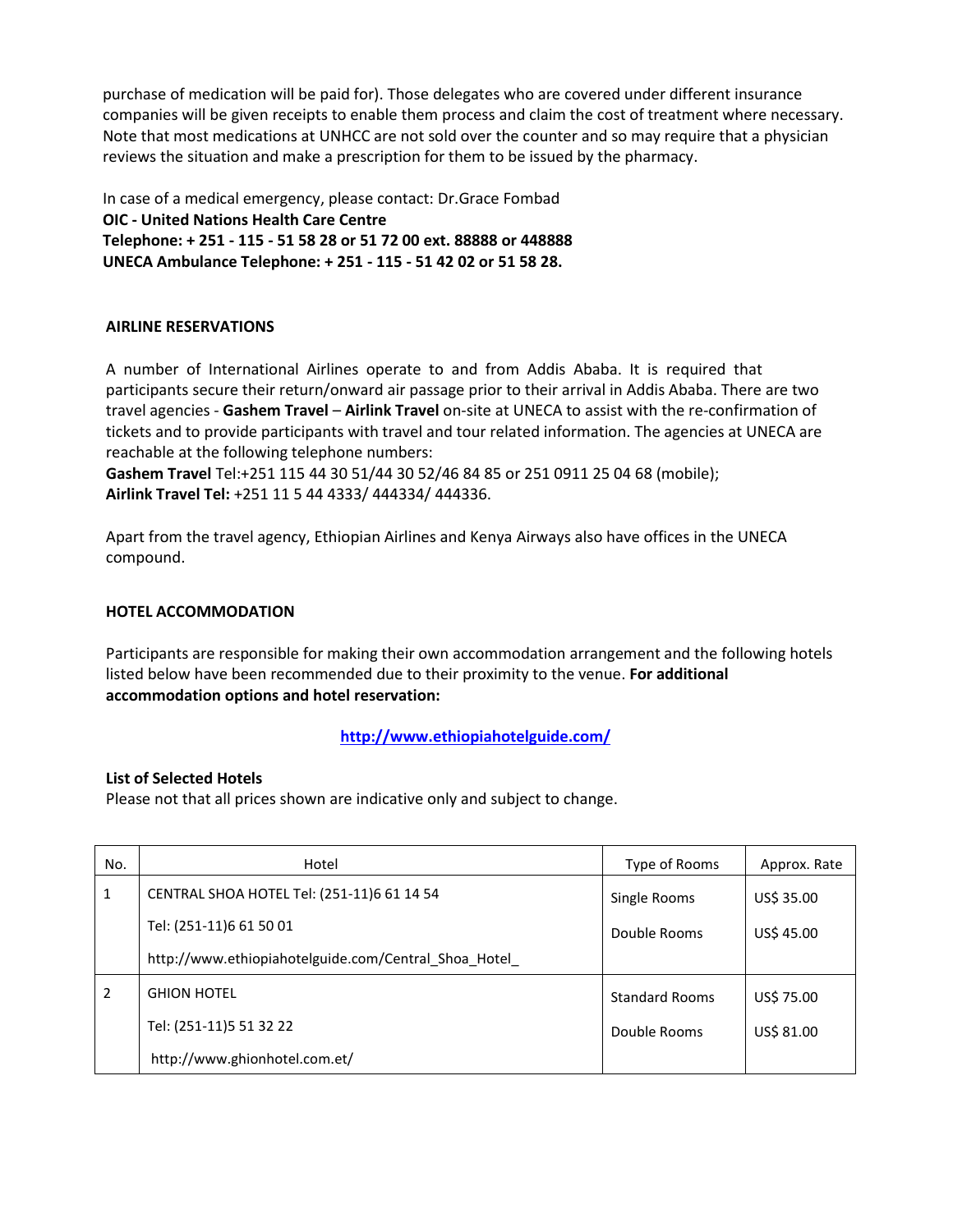| $\overline{3}$ | <b>HILTON HOTEL</b>                                                                                                                      | Single                                                                            | US\$ 238.00                                                              |
|----------------|------------------------------------------------------------------------------------------------------------------------------------------|-----------------------------------------------------------------------------------|--------------------------------------------------------------------------|
|                | Tel: (251-11) 5 51 84 00                                                                                                                 | Double                                                                            | US\$ 268.00                                                              |
|                | Email: sales.addis@hilton.com<br>http://www1.hilton.com/en_US/hi/hotel/ADDHITW-Hilton-Addis-<br>Ababa-hotel/index.do                     | <b>Executive Rooms</b><br>Single<br>Double                                        | US\$ 361.00<br>US\$ 391.00                                               |
| $\overline{4}$ | HOTEL De LEOPOL Tel: (251-11) 5 50 77 77<br>Mobile: (251-911) 67 78 73<br>www.hoteldeleopolint.com                                       | <b>Standard Rooms</b><br>Double Occupancy                                         | US\$ 60.00<br>US\$ 80.00                                                 |
| 5              | PLAZA HOTEL<br>Tel: (251-11) 6 61 22 00<br>Tel: (251-11) 6 61 29 39<br>http://www.southtravels.com/africa/ethiopia/plazahotel/index.html | Single Rooms<br>Double Rooms                                                      | US\$ 40.00<br>US\$ 50.00                                                 |
| 6              | SHERATON HOTEL<br>Tel: (251-11) 5 17 17 17<br>http://www.sheratonaddis.com/                                                              | Club Room (single)<br>Double<br><b>Executive Rooms</b><br><b>Executive Double</b> | US\$ 260.00<br>US\$ 260.00<br>US\$ 395.00<br>US\$ 420.00<br>Plus 25% TAX |
| $\overline{7}$ | JUPITER INTERNATIONAL HOTEL - CAZANCHIS<br>Tel: (251-11) 5 52 73 33<br>http://www.ethiopiahotelguide.com/Jupiter_Hotel_(Cazanchis)       | <b>Standard Single</b><br>Rooms<br>Double Occupancy                               | US\$ 90.00<br>US\$ 130.00                                                |
| 8              | <b>INTERCONTINENTAL HOTEL</b><br>Tel: (251-11) 5 50 50 66<br>Mob.: (251-911) 459494<br>http://www.intercontinentaladdis.com.et/          | King Deluxe<br>Room (Standard)<br><b>Twin Deluxe</b><br>Rooms                     | US\$ 90.00<br>US\$ 120.00                                                |
| 9              | NATIONAL HOTEL<br>Tel: (251-11) 5 51 51 66                                                                                               | Single Rooms<br>Double Rooms                                                      | US\$ 40.00<br>US\$ 55.00                                                 |
| 10             | <b>Nigist Tower</b><br>Tel: (251-11) 5 50 97 70<br>http://nigisttowers.com/                                                              | Rooms from                                                                        | US\$ 69.00                                                               |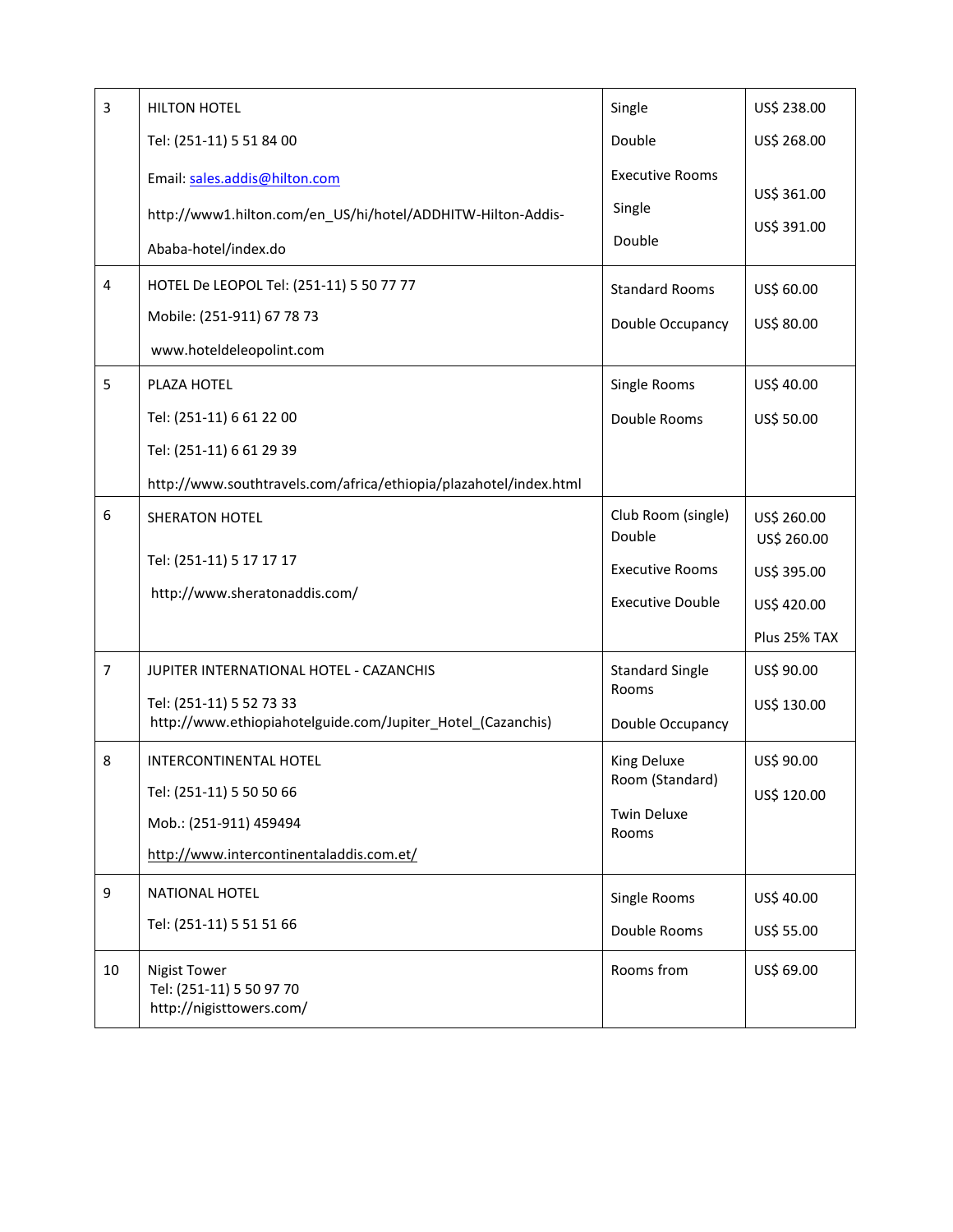# **PARTICIPATION**

## **TRANSPORT**

Participants will arrive at Bole International Airport, which is located just 5 kilometres from the centre of Addis Ababa and 10 minutes drive from the UNCC. Most hotels provide airport shuttle services from and to the airport and may be arranged by participants themselves on booking their accommodation with their preferred hotels.

#### **SAFETY & SECURITY**

Ethiopia is generally a safe country, and Addis Ababa a safe capital city, but one should still take the normal precautions, avoiding unfamiliar areas at night and not carrying large sums of money in accessible pockets. It is advisable to beware of pickpockets operating in certain areas, skilled at identifying new arrivals, other than that violent robbery and muggings are rare and generally visitors can tour the city day and night in safety.

The best way to remain safe is to avoid trouble at all costs, rather than having to extricate yourself later. The United Nations Security and Safety service is always ready to serve all its clients. In this regard, the cooperation of all participants at this meeting would help us a great deal in ensuring your personal safety and the safety of your valuables.

# **In order to help UNECA-UNCC Security and Safety service undertake their duties efficiently, the following rules should be observed while you are in the UNECA premises:**

- Display your Conference Badge, on demand to an authorized person and wear it visibly.
- Do not leave bags and parcels unattended; they will be confiscated or destroyed.
- Display the vehicle passes issued.
- Do not bring unauthorized persons and children into the Conference centre.
- Safeguard your valuable property.
- Check for your documents and items before you leave Conference halls and meeting rooms.
- If you lose any valuable items within the premises, inform the UN Security and Safety

Service or inform the nearest Security Officer.

# **EMERGENCY NUMBERS**

UN Control Room - Addis Ababa (24 hrs) +251 - 115- 445135 / 516537 / 512945 Security Chief +251- 0911 201802 Deputy Chief +251-0911 508578 Emergencies outside of Addis UN Operations Centre (24 hrs) + 251-115-511726 Sat Phone +87162546835 Police Emergency Numbers (24 hrs) 911 City Police +251-115 572100 / 57212 Federal Police: +251-115-524077 / 526302 / 526303

# **ICT SERVICES**

The United Nations Conference Centre is equipped with wireless Internet services. Kindly contact the Conference services information desk should you have problems in accessing the Internet at any time. Please be advised that Blackberry Services are not available in Ethiopia.